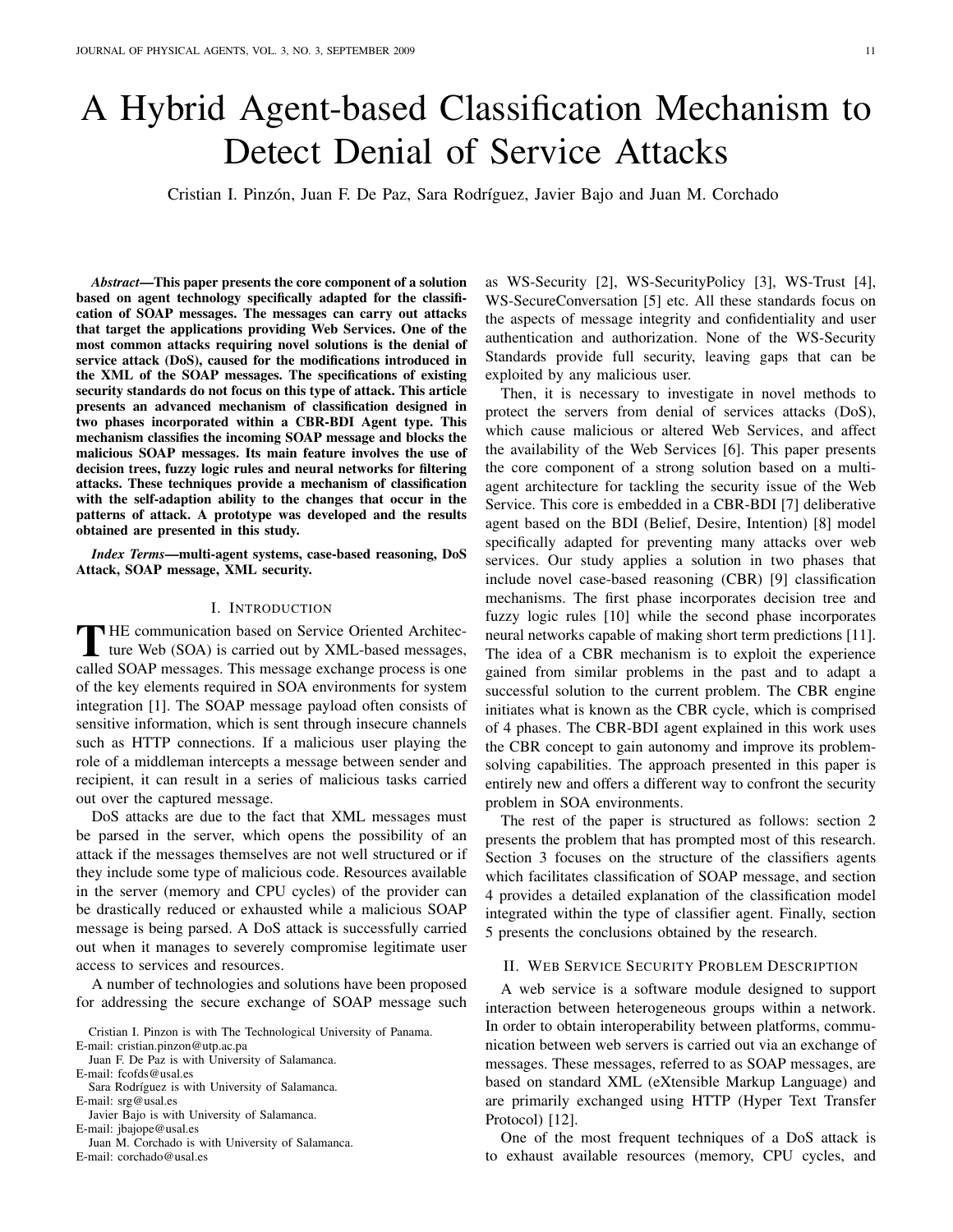bandwidth) on the host server. The probability of a DoS attack increases with applications providing web services because of their intrinsic use of the XML standard. The server uses a parser, such as DOM, Xerces, etc. to syntactically analyze all incoming XML formatted SOAP messages. When the server draws too much of its available resources to parse SOAP messages that are either poorly written or include a malicious code, it risks becoming completely blocked. Attacks usually occur when the SOAP message either comes from a malicious user or is intercepted during its transmission by a malicious node that introduces different kinds of attacks.

Security is one of the greatest concerns within web service implementations. The following list contains descriptions of different types of attacks, compiled from those noted in [13], [14], [15].

- Oversize Payload: When it is executed, it reduces or eliminates the availability of a web service while the CPU, memory or bandwidth are being tied up by a massive message dispatch with a large payload.
- Coercive Parsing: Just like a message written with XML, an XML parser can analyze a complex format and lead to a denial of service attack because the memory and processing resources are being used up.
- Injection XML: This is based on the ability to modify the structure of an XML document when an unfiltered user entry goes directly to the XML stream or the message is captured and modified during its transmission.
- Parameter Tampering: A malicious user employs web service entries to manually or automatically (dictionaries attack) execute different types of tests and produce an unexpected response from the server.
- SOAP header attack: Some SOAP message headers are overwritten while they are passing through different nodes before arriving at their destination. It is possible to modify certain fields with malicious code.
- Replay Attack: Sent messages are completely valid, but they are sent en masse over a small time frame in order to overload the web service.

All web service security standards focus on strategies independent from DoS attacks [6]. In the following, we will revise those works that focus on denial of web service attacks and will compare to our approach.

A "XML Firewall"is proposed by [13]. The architecture of the XML Firewall is divided into three modules, namely Core Engine, Administrative Interface, and Database. The Core engine is the main component that processes and handles SOAP messages. Messages that are sent to a Web Service are intercepted and parsed to check the validity and the authenticity of the contents. If the contents of the messages do not conform to the policies that have been set, the messages will be dropped by the firewall. Three successfully implemented filtering policies, namely message size filtering, syntax parsing, and XML schema validation have been tested with valid and invalid SOAP messages. Gruschka and Luttenberger [6] propose an application level gateway system "Checkway". They focus on a full grammatical validation of messages by Checkway before forwarding them to the server. To do this,

they consider that Web Service messages are XML documents and these are usually defined by an XML Schema, written in the XML Schema definition language-a grammar language for XML. Checkway generates an XML Schema from a Web Service description and validates all Web Service messages against this schema. The approach presents a centralized model oriented to detect concrete type of attack inside Web Services. An adaptive framework for the prevention and detection of intrusions was presented in [14]. Based on a hybrid focus that combines agents, data mining and fuzzy logic, it is supposed to filter attacks that are either already known or new. Agents that act as sensors are used to detect violations to the normal profile using the data mining technique such as clustering, association rules and sequential association rules. The anomalies are then further analyzed using fuzzy logic to determine genuine attacks so as to reduce false alarms. If an attack is being detected, a specific component will act to prevent the attack from happening. An approach to countering DDoS and XDoS attacks against web services is presented by [16]. The system carries out request message authentication and validation before the requests are processed by the Web Services providers. The scheme has two modes: the normal mode and the under-attack mode. A component called "operations provider" decides which mode the system works in. In the under-attack mode, the service requests need to be authenticated and validated before being processed. Since the system is constructed from web services, it can be formed and reconfigured easily. Finally, a recent solution proposed by [17] presents a Service Oriented Traceback Architecture (SOTA) to cooperate with a filter defense system, called XDetector. XDetector, is a Back Propagation Neural Network, trained to detect and filter XDoS attack message. SOTA is a traceback system that is constructed on the basis of Web Services and is able to traceback to the source of the malicious message. Once an attack has been discovered and the attacker's identity known, XDetector can filter out these attack messages.

Our approach outperforms the existing models with respect to:

- Learning and Adaptive ability: These features are the most important of our approach. Our approach includes one type of intelligent agents that was designed to learn and adapt to changes in attack patterns and new attacks.
- Tolerance to Failure: Our approach has a design that can facilitate error recovery through the instantiation of new agents.
- Scalability: Our approach is capable of growing (by means of the instantiation of new agents) according to the needs of its environment.

Our approach presents novel characteristics that have not heretofore been considered in previous approaches. The next section presents the architecture in greater detail. The following sections detail the internal model of the CBR-BDI agent, as well as the classification process for SOAP message for identifying malicious messages.

# III. CLASSIFIERS AGENTS INTERNAL STRUCTURE

Agents are characterized by their autonomy; which gives them the ability to work independently and in real-time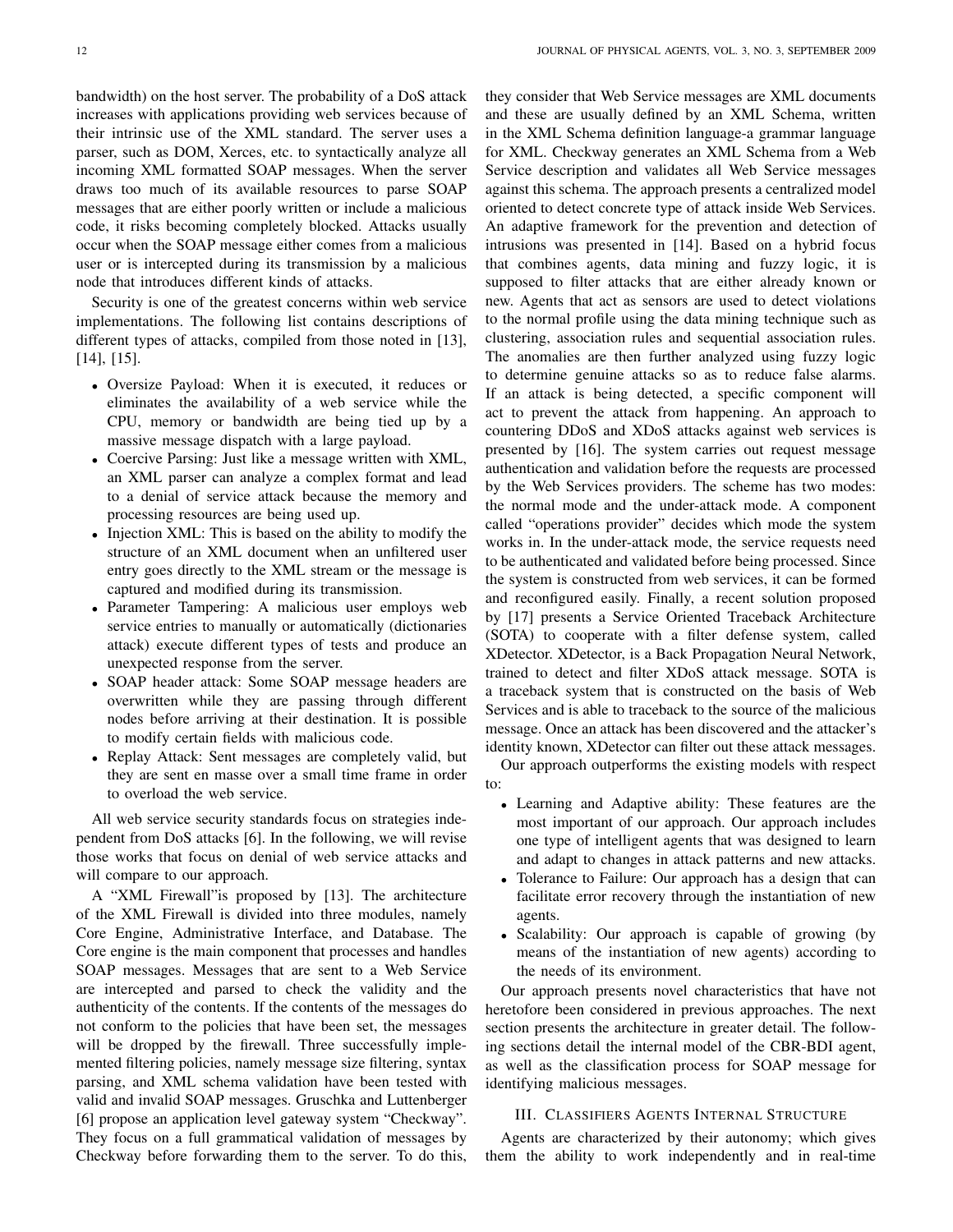environments [18]. Because of this and their other capacities, agents are being integrated into security approaches such as Intrusion Detection Systems (IDS) [19]. However, the use of agents in these systems focuses on the retrieval of information in distributed environments, which only takes advantage of their mobility capacity.

The classification agent presented in this study interacts with other agents within the architecture. These agents carry out tasks related to capturing messages, syntactic analysis, administration, and user interaction. As opposed to the tasks for these agents, the classification agent executes a classification of SOAP messages in two phases that we will subsequently define in greater detail.

In our research, the agents are based on a BDI model in which beliefs are used as cognitive aptitudes, desires as motivational aptitudes, and intentions as deliberative aptitudes in the agents [8]. However, in order to focus on the problem of the SOAP message attack, it was necessary to provide the agents with a greater capacity for learning and adaption, as well as a greater level of autonomy than a pure BDI model currently possesses. This is possible by providing the classifier agents with a CBR mechanism [9], which allows them to "reason" on their own and adapt to changes in the patterns of attacks.

Case-based Reasoning (CBR) is a type of reasoning based on the use of past experiences [9]. The purpose of casebased reasoning systems is to solve new problems by adapting solutions that have been used to solve similar problems in the past. The fundamental concept when working with case-based reasoning is the concept of case. A case can be defined as a past experience, and is composed of three elements:

- A problem description which describes the initial problem.
- A solution which provides the sequence of actions carried out in order to solve the problem.
- The final state which describes the state achieved after the solution was applied.

A case-based reasoning system manages cases (past experiences) to solve new problems. The way in which cases are managed is known as the case-based reasoning cycle. These systems execute the CBR cycle which consists of four sequential steps: retrieve, reuse, revise and retain [9]. The method proposed in [20] facilitates the incorporation of casebased reasoning systems as a deliberative mechanism within BDI agents, allowing them to learn and adapt themselves, lending them a greater level of autonomy than what is normally found in a typical BDI architecture [21]. Accordingly, our Classifiers agents can reason autonomously and therefore adapt themselves to changes in the attack patterns. The casebased reasoning system is completely integrated within the Classifiers agents. These agents incorporate a "formalism" that is easy to implement, in which the reasoning process is based on the concept of intention. Intentions can be seen as cases, which have to be retrieved, reused, revised and retained. A direct relationship between case-based reasoning systems and BDI agents can also be established if the problems are defined in the form of states and actions.

| Case: $\langle$ Problem, Solution, Result $\rangle$                                                                                        | <b>BDI</b> agent                   |
|--------------------------------------------------------------------------------------------------------------------------------------------|------------------------------------|
| Problem: initial state                                                                                                                     | Belief: state                      |
| Solution: sequence of $\langle \text{action}, \text{[intermediate\_state]} \rangle$ Intention: sequence of $\langle \text{action} \rangle$ |                                    |
| Result: final state                                                                                                                        | Desire: set of $<$ final state $>$ |

Our Classifiers agents implement cases as beliefs, intentions and desires which lead to the resolution of the problem. As described in [22], [23], each state of a CBR-BDI agent is considered as a belief, including the objective to be reached. The intentions are plans of actions that the agent has to carry out in order to achieve its objectives, which makes each intention an ordered set of actions. Each change from state to state is made after carrying out an action (the agent remembers the action carried out in the past, when it was in a specified state, and the subsequent result). A desire will be any of the final states reached in the past (if the agent has to deal with a situation that is similar to one from the past, it will try to achieve a result similar to the one previously obtained). The Classifiers agents used in our solution, use these concepts to define a case structure for DoS attacks in SOAP messages.

As previously mentioned, the classifier CBR-BDI agent is the core of the multi-agent architecture and is geared towards classifying SOAP messages for detecting attacks on web services. Figure 1 shows the classifier CBR-BDI agents in each phase of the mechanism of classification. These CBR-BDI classifier agents will be explained in detail in next section.

# IV. MECHANISM FOR THE CLASSIFICATION OF SOAP MESSAGE ATTACK

The CBR-BDI classifier agent presented in section 3 incorporates a case-based reasoning mechanism that allows it to classify SOAP messages. The mechanism incorporated into the agent approaches the idea of classification from the perspective of anomaly-based detection. In the specific case of SOAP messages, it manages a case memory for each service offered by the Web Service environment, which permits it to handle each incoming message based on the particular characteristics of each web service available. Each new SOAP message sent to the architecture is classified as a new case study object. Focusing on the problem that is of interest to us, we will represent a typical SOAP message which consists of a type of wrapping that contains an optional heading and a mandatory body of text with a useful message load, as depicted in figure 2.

Based on the structure of the SOAP messages and the transport protocol used, we can obtain a series of descriptive fields to consider. Based on this information, we can present a two-part strategy for executing the classification process:

## *A. First Phase of the mechanism of Classification*

The main goal of this initial phase is to carry out an effective classification, but without requiring an excessive amount of resources and time. As a CBR strategy is used, it is necessary to define the case structure used by the classifiers CBR-BDI agents. The fields of the case are obtained from the headers of the packages of the HTTP\TCP-IP transport protocol. Table I shows the fields taken into consideration to describe the problem.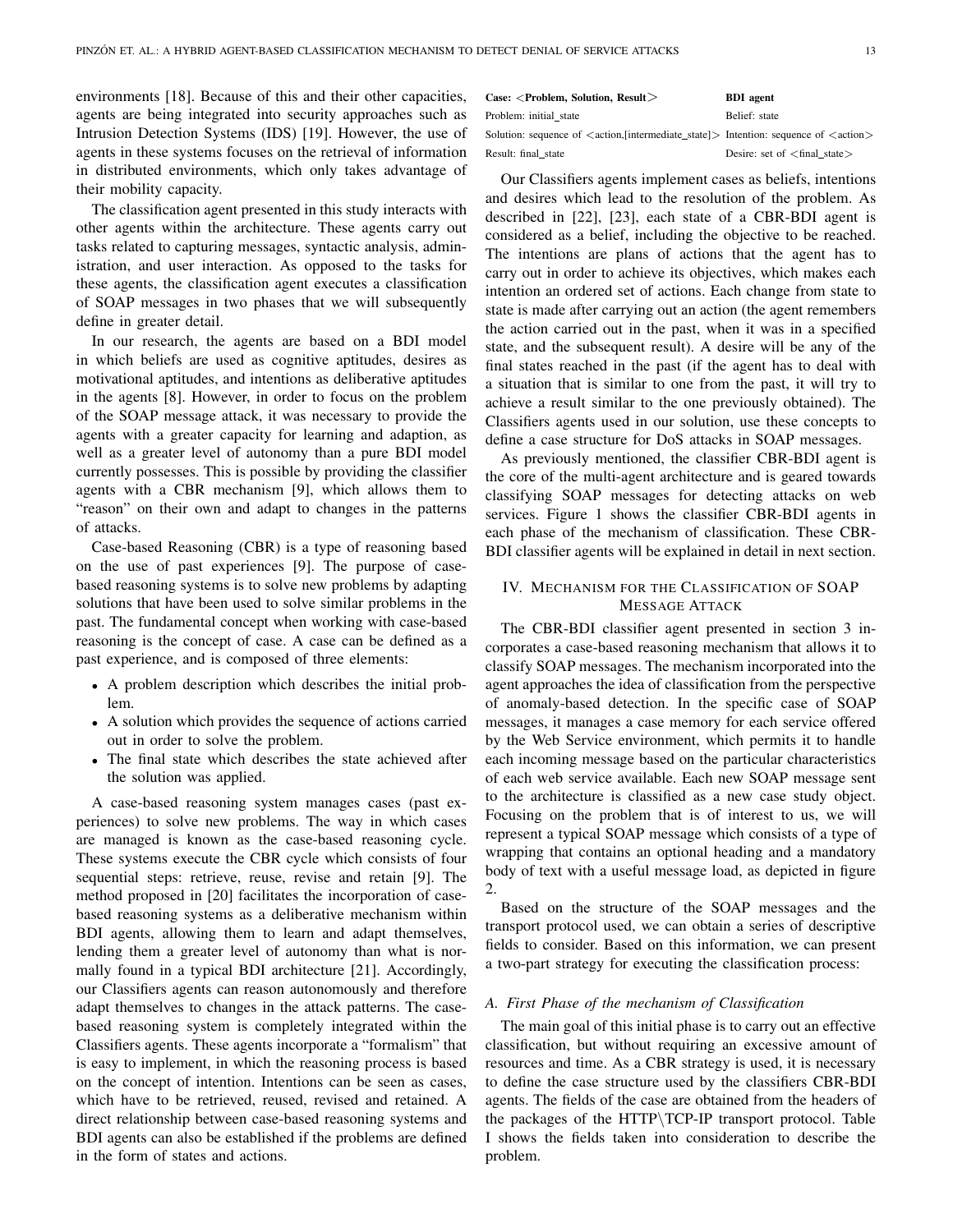

Fig. 1. Design of the mechanism of classification - Classifier CBR-BDI agents

Fig. 2. Content and Structure of a SOAP Message

</s:Envelope>

| TABLE I                              |  |  |
|--------------------------------------|--|--|
| CASE DESCRIPTION - CBR - FIRST PHASE |  |  |

| <b>Fields</b>    | Type   | Variable |
|------------------|--------|----------|
| <b>IDService</b> | Int    |          |
| SubnetMask       | String | m        |
| SizeMessage      | Int    | S        |
| NTimeRouting     | Int    | n        |
| LengthSOAPAction | Int    |          |
| TFMessageSent    | Int    | w        |

As can be seen in Table I, the description of a case is given by the tuple  $c = (i, m, s, n, l, w, R/C_{im}, x^p, x^r)$ , where  $i$  represents the service identifier,  $m$  the subnet mask,  $s$  the message length, n the number of seconds for the travel of the message, l the length of the header SoapAction, w the elapsed time from the arrival of the last n messages,  $R/C_{.im}$  is the solution provided by the decision tree associated to the service and to the subnet mask,  $x^p$  represents the class predicted by the CBR strategy  $x^p \in X = \{a, g, u\}$ , where  $a, g, u$  represent the values attack, good and undefined,  $x<sup>r</sup>$  is the real class  $x^r \in X = \{a, g, u\}.$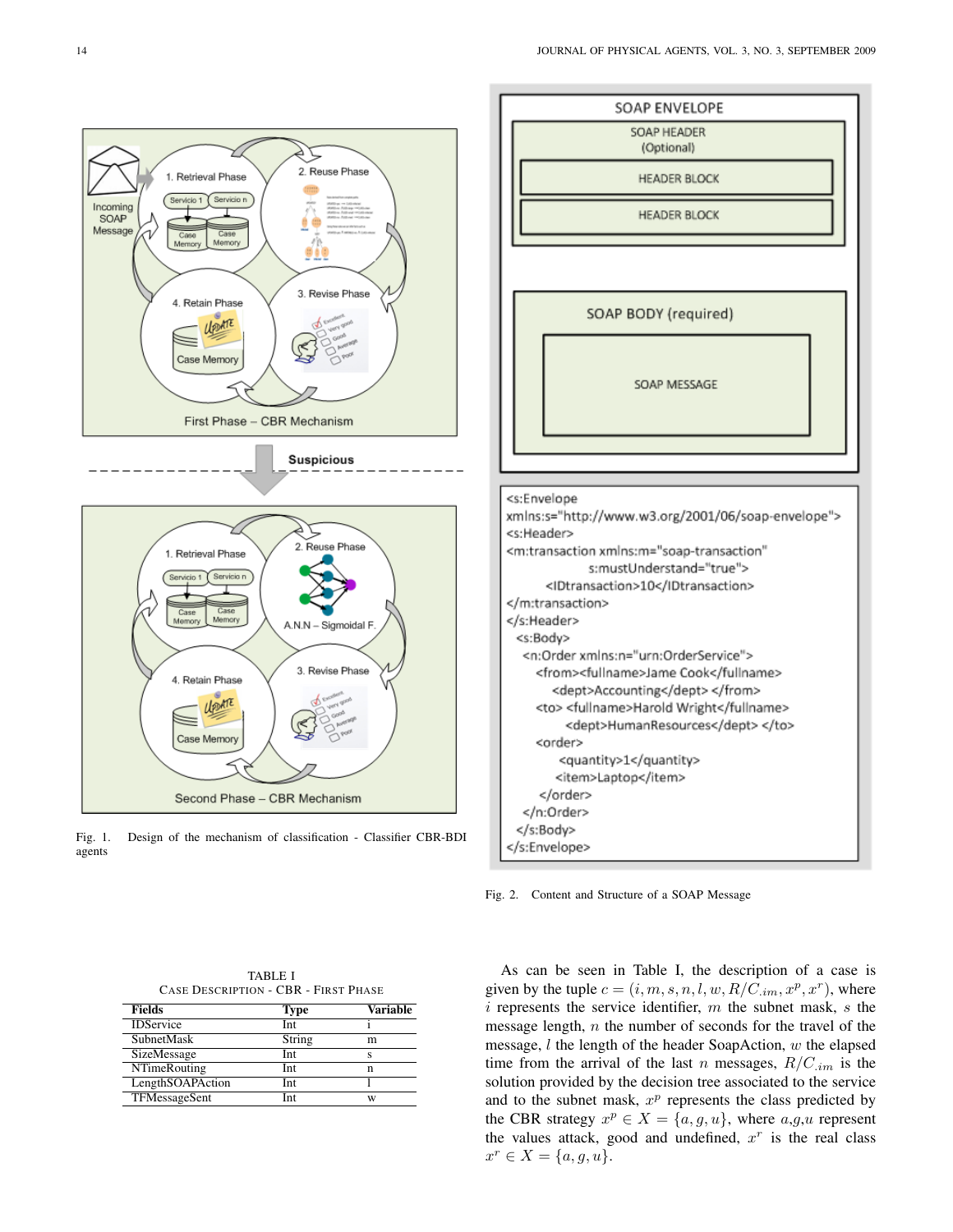The CBR strategy is integrated into a BDI agent, obtaining a CBR-BDI agent. The integration of the CBR system and the BDI agent is defined as follows: beliefs - problem description and rules; intentions - set of accions and rules that represent the state transitions required to achieve the final state; desires  $X = \{a, g, u\}$ . The initial state is defined by means of the set of beliefs that store the values for the subnet mask and the service web identifier,  $(i, m, \phi, \phi, \phi, \phi)$ . The intermediate states describe the decision process executed, taking into account the application of rules over the set of rules.

The cases memory contains a set of cases  $C = \{c\}$ and is fragmented for each of the web services available in the server. This structure facilitates the depuration and analysis of the services in an independent manner. Separately to the cases memory, the agent incorporates a rules memory, constructed as a set of inductive rules defined as  $R = \{r_1, \ldots, r_1\}$  with  $r_i = (l_1 \wedge \ldots \wedge l_m) \rightarrow x_i$  where  $l_s = (d_{ts}, o_s, \Re)/d_{ts} \in (i, m, s, n, l, w, x^p, x^r), o_s \in O$ , with  $O = \{ =, \neq, \succ, \prec, \leq, \geq \}, x_i \in X$ . The rules memory is also fragmented for each of the services and for each of the subnet mask, in a way that  $R/C_{.im}$  represents the rules associated to those cases belonging to the service  $i$  and the subnet mask  $m$ . For notation considerations, to identify a property of a case, we use the case, a point and the property. For example,  $c_{i,m}$ represents the property  $m$  (subnet mask) of the case  $j$ .

When the agent receives a request to classify a new case  $c_{n+1}$ , a new execution of a CBR cycle is carried out. The following paragraphs describe the stages of a CBR cycle executed in the first phase classification.

- Retrieve: During this stage, those cases associated to the requested web service and the corresponding rules memory are retrieved. The storage and recovery of rules from the rules memory facilitates a notably reduction of the process time for the classification. The retrieve strategy is carried out as follows:
	- If there is not tree associated to the service and the subnet mask, then it is necessary to recover the cases for the service and the subnet mask:

$$
C_{.im} = f_s(C) = \{c_{j,im} \in C/c_{j,i} = c_{n+1,i}, c_{j,m} =
$$
  
=  $c_{n+1,m}$  (1)

Where  $C_{j,i}$  represents the case j and i the service identifier.

- The rules memory associated with the set of cases  $R/C_{im}$  is retrieved
- Reuse: Knowledge extraction is especially important when complex algorithms that use hard computing techniques and that generate models in an automatic way are used. Human experts are much confident when they know exactly why or at least how a solution to a problem has been calculated. Classification And Regression Tree (CART) is a nonparametric statistical method for extraction of knowledge in classifications. The extracted information is represented in a binary decision tree, which allows individuals to be classified from the root node. Keeping the kind of dependent variable in mind, CART

can be separated into two types: classification tree, if the dependent variable is categorical; and regression tree in the case of a continuous dependent variable.

The reuse stage is only executed if not decision tree  $R/C_{im}$  associated to the cases  $c_{im}$  is available, and in order to do so, the rules are generated using the CART algorithm.  $R/C_{im} = CART(c_{im})$  where  $R/C_{im}$  is the rules memory associated to the service identifier and to the subnet mask. The CART algorithm has been modified in order to have an automatic discretization of the values to a set of categories. The modification includes a first step to normalize the variable into the interval  $[0, 1]$  and then, the values are discretized into one of the following categories depending on the closest value {very low=0.1, low=0.3, medium=0.5, high=, 0.7 y very high=0.9}. This way, the generation of rules using the CART algorithm is more efficient than working with a greater level of categories. The discretization is only carried out for the variables  $s, n, l, w$ .

- Revise: Once the set of rules has been retrieved, the classification for the case  $c_{n+1,im}$  is obtained using the set of rules that previously classified the elements of the same type  $c_{n+1,x^p=R/C_{\cdot im}(c_{n+1})}$ . If  $r_i \in R/C_{\cdot im}$  then, it is the rule that classifies  $c_{n+1}$ . The new case is classified as follows:
	- If  $m_i > \mu_1 ||# \{c_j \in C_{r_j}/c_{j,x^p} = u\} > \mu_2$  then, it is necessary to execute the CBR of the second phase. Where  $C_{r_i} \subseteq C$  is the set of cases classified for  $r_i$  and  $m_i$  represents the percentage of misclassified cases of  $C_{r_i}$  using the rule  $r_j$ . # represents the number of elements of the set. The general idea is to verify if the error rate of the rule exceeds a certain threshold, and then, verify that the number of cases belonging to the set of elements classified using the rule not exceeds a certain threshold defined as a function of the total number of elements in  $C_{r_j}$ .
	- Else if  $\#\{c_j \in C_{r_j}/c_{j,x^p} = g\}/\#C_{r_j} \succ \alpha_g$  then the case is classified as good and the revision finishes.
	- Else if  $\#\{c_j \in C_{r_j}/c_{j.x^p} = u\}/\#C_{r_j} > \alpha_s$  the case is classified as suspicious and the second phase classification mechanism is executed.
	- Else if  $\#\{c_j \in C_{r_j}/c_{j,x^p} = a\}/\#C_{r_j} \succ \alpha_a$  the case is classified as attack and the revision finishes.
- Retain: If the set of rules was generated because it didn't previously exist, then  $R/C_{im}$  is stored in the rules memory if the classification obtained was good. If the classification was erroneous and the misclassification was detected by an expert or if the second phase was invoked, then it is necessary to regenerate the decision tree:  $R/C_{.im} = CART(c_{.im} \cup c_{n+1}).$

## *B. Second Phase of the mechanism of Classification*

The fields are extracted from the SOAP message and provide the case description for second phase of the mechanism of classification. Table II presents the fields used in describing the problem for the CBR in this layer.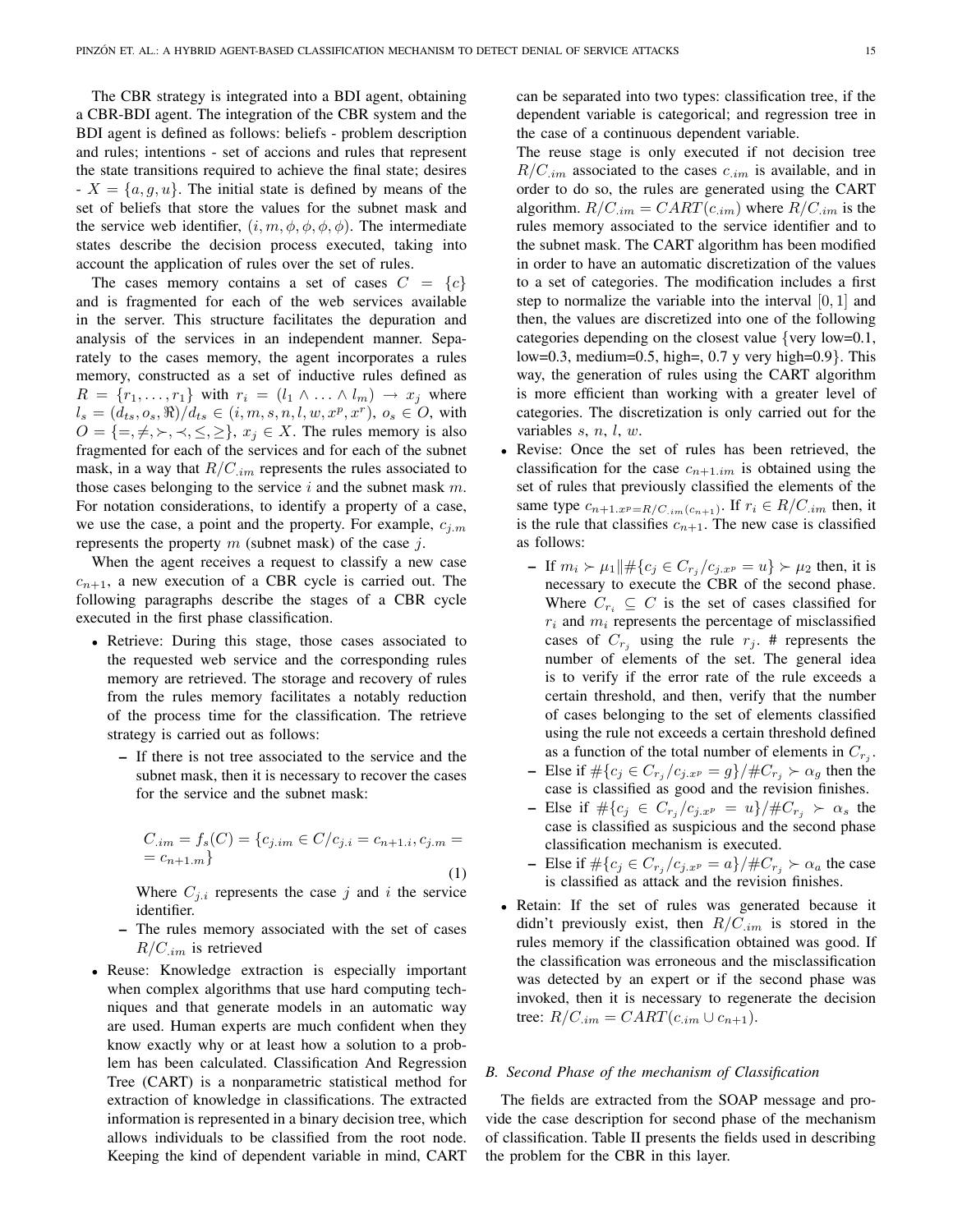TABLE II CASE DESCRIPTION - CBR- SECOND PHASE

| <b>Fields</b>              | <b>Type</b> | <b>Variable</b> |
|----------------------------|-------------|-----------------|
| <b>IDService</b>           | Int         |                 |
| <b>SubnetMask</b>          | String      | m               |
| SizeMessage                | Int         | S               |
| NTimeRouting               | Int         | n               |
| LengthSOAPAction           | Int         |                 |
| <b>MustUnderstandTrue</b>  | Boolean     | u               |
| <b>NumberHeaderBlock</b>   | int         | h               |
| <b>NElementsBody</b>       | int         | h               |
| NestingDepthElements       | int         | d               |
| <b>NXMLTagRepeated</b>     | int         | t               |
| NLeafNodesBody             | int         | f               |
| <b>NAttributesDeclared</b> | int         | a               |
| <b>CPUTimeParsing</b>      | int         | Ċ               |
| <b>SizeKbMemoryParser</b>  | int         | k               |

Applying the nomenclature shown in the table above, each case description is given by the following tuple:

$$
c = (i, m, s, n, l, u, h, b, d, t, f, a, c, k, P/C_{.im}, x^p, x^r) \quad (2)
$$

For each incoming message received by the agent and requiring classification, we will consider both the class that the agent predicts and the class to which the message actually belongs.  $x^p$  represents the class predicted by the classifier agent belonging to the group.  $x^p \in X = \{a, g, u\}$ ; g and  $u$  represent attack, good and undefined, respectively; and  $x^r$  is the class to which the attack actually belongs,  $x^r \in X = \{a, g, u\}, P/C_{im}$  is the solution provided by the neural network Multilayer perceptron (MLP)associated to service i and subnet mask  $m$ .

The reasoning memory used by the agent is defined by the following expression:  $P = \{p_1, \ldots, p_n\}$  and is implemented by means of a MLP neural network. Each  $P_i$  is a reasoning memory related to a group of cases dependent of the service and subnet mask of the client. The Multilayer Perceptron (MLP) is the most widely applied and researched artificial neural network (ANN) model. MLP networks implement mappings from input space to output space and are normally applied to supervised learning tasks [24]. The Sigmoidal function was selected as the MLP activation function, with a range of values in the interval  $[0, 1]$ . It is used to detect if the SOAP message is classified as an attack or not. The value 0 represents a legal message (non attack) and 1 a malicious message (attack). The sigmoidal activation function is given by:

$$
f(x) = \frac{1}{1 + e^{-ax}}\tag{3}
$$

The CBR mechanism executes the following phases:

• Retrieve: the cases that are most similar to the current problem, considering both the type of Web service to which the message belongs and the subnet mask that contains the message.

$$
C_{.im} = f_s(C) = \{c_j \in C/c_{j.i} = c_{n+1.i},
$$
  

$$
c_{j.m} = c_{n+1.m}\}
$$
 (4)

Once the similar cases have been recovered, the neural network MLP  $P/C_{.im}$  associated to service i and subnet mask  $m$  is then recovered.

• Reuse: The classification of the message is begun in this phase, based on the subnet mask and the recovered cases. It is only necessary to retrain the neural network when it does not have previous training. The entries for the neural network correspond to the case elements  $s, n, l, u, h, b, d, t, f, a, c, k$ . Because the neurons exiting from the hidden layer of the neural network contain sigmoidal neurons with values between  $[0, 1]$ , the incoming variables are redefined so that their range falls between [0.2, 0.8]. This transformation is necessary because the network does not deal with values that fall outside of this range. The outgoing values are similarly limited to the range of  $[0.2, 0.8]$  with the value 0.2 corresponding to a non-attack and the value 0.8 corresponding to an attack. The training for the network is carried out by the error Backpropagation Algorithm [25]. The weights and biases for the neurons at the exit layer are updated by following equations:

$$
w_{kj}^p(t+1) = w_{kj}^p(t) + \eta (d_k^p - y_k^p)(1 - y_k^p) y_k^p y_j^p + + \mu (w_{kj}^p)(t) - w_{kj}^p(t-1))
$$
\n(5)

$$
\theta_k^p(t+1) = \theta_k^p(t) + \eta (d_k^p - y_k^p)(1 - y_k^p) y_k^p + \mu (\theta_k^p(t) - \theta_k^p(t-1))
$$
\n(6)

The neurons at the intermediate layer are updated by following a procedure similar to the previous case using the following equations:

$$
w_{ji}^p(t+1) = w_{ji}^p(t) + \eta(1 - y_j^p) y_j^p(\sum_{k=1}^M (d_k^p - y_k^p))
$$
  

$$
(1 - y_k^p) y_k^p w_{kj}) x_i^p + \mu(w_{ji}^p)(t-1))
$$
 (7)

$$
\theta_j^p(t+1) = \theta_j^p(t) + \eta(1 - y_j^p)y_j^p(\sum_{k=1}^M (d_k^p - y_k^p))
$$
  
(1 - y\_k^p)y\_k^p w\_{kj}) + \mu(\theta\_j^p(t) - \theta\_j^p(t-1)) (8)

where  $w_{kj}^p$  represents the weight that joins neuron j from the intermediate layer with neuron  $k$  from the exit layer, t the moment of time and p the pattern in question.  $d_k^p$ represents the desired value,  $y_{k_i}^p$  the value obtained for neuron k from the exit layer,  $y_j^p$  the value obtained for neuron j from the intermediate layer,  $\eta$  the learning rate and  $\mu$  the momentum.  $\theta_k^p$  represents the bia value k from the exit layer. The variables for the intermediate layer are defined analogously, keeping in mind that  $i$  represents the neuron from the entrance level,  $j$  is the neuron from the intermediate level,  $M$  is the number of neurons from the exit layer.

When a previously trained network is already available, the message classification process is carried out in the revise phase. If a previously trained network is not available, the training is carried out following the entire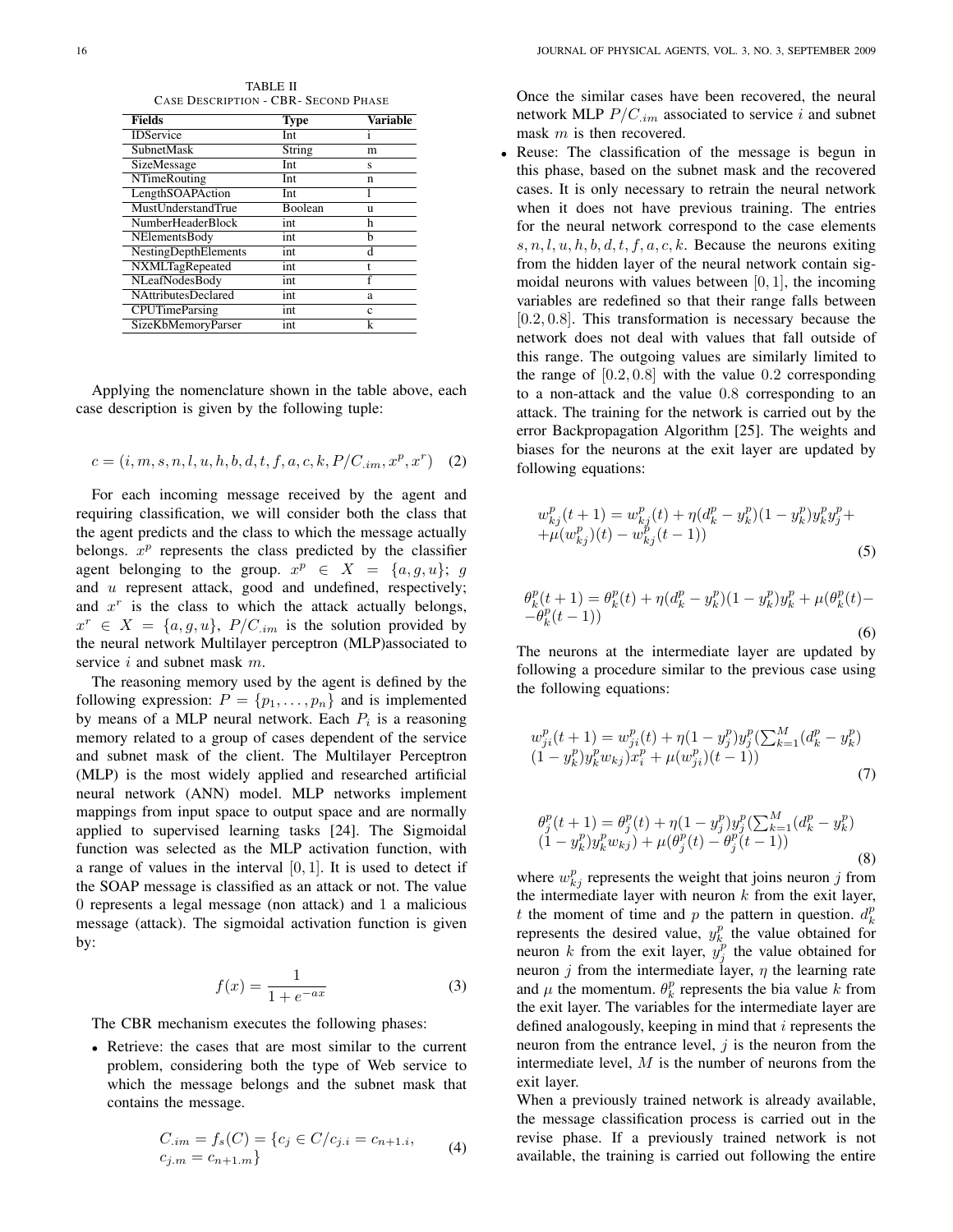procedure beginning with the cases related to the service and subnet mask, as shown in equation 9.

$$
P_r = MLP^t(c_{.im})
$$
\n(9)

- Revise: This phase reviews the classification performed in the previous phase. The value obtained by exiting the network  $y = P_r^e(c_{n+1})$  may yield the following situations:
	- If  $y \succ \mu_1$  then it is considered an attack.
	- Otherwise, if  $y \prec \mu_2$ , then the message is considered a non-attack or legal.
	- Otherwise, the message is marked as suspicious and is filtered for subsequent revision by a human expert. To facilitate the revision, an analysis of the neural network sensibility is shown so that the relevance of the entrances can be determined with respect to the predicted value
- If the result of the classification is suspicious or if the administrator identifies the classification as erroneous, then the network repeats the training by incorporating a new case and following the BackPropagation training algorithm.

$$
P_r = MLP^t(c_{.im} \cup c_{n+1}) \tag{10}
$$

The next section presents the conclusions and results obtained of a developed prototype of our mechanism of classification.

## V. CONCLUSION

This research has presented the nucleus of a novel solution that focuses on the protection of web services. The focus incorporates case-based reasoning methods, decision trees, fuzzy logic rules, neural networks, and intelligent agent technology that allows us to approach the problem of web security from a perspective based on learning, adaptability and flexibility.

The solution was designed to be carried out in two phases. In the first phase, a CBR mechanism incorporates decision trees; fuzzy logic rules generate a preliminary robust solution regarding the condition of the message, without sacrificing application performance. If the obtained solution is classified as suspicious, we then proceed to the second phase of the process. This phase does involve a more complex process, with a greater need for resources, and where a second CBR mechanism embeds within a neural network to generate a final result.

A prototype of our proposed solution was based on a classification mechanism and developed in order to evaluate its effectiveness. The tests of the simulation were carried out within a small web application developed with Java Server Page and hosted in a Apache Tomcat 6.0.18 Server by using as web service engine, Apache Axis2 1.4.1. The tests were organized within 6 blocks with a specific number of requests (50, 100, 150, 200, 250 and 300) that allowed evaluating the effectiveness of the classifier agent in accordance with the gained experience. Within the blocks were included legal and illegal requests. Figure 3 shows the results obtained.

Fig. 3. Success of the Classification Mechanism

Figure 3 shows the percentage of prediction with regards to the number of patterns (SOAP messages) for the classification mechanism. It is clear that as the number of patterns increases, the success rate of prediction also increases in terms of percentage. This is influenced by the fact that we are working with CBR systems, which depend on a larger amount of data stored in the memory of cases.

The proposed solution will continue in the investigation and development for its application in various environments where its performance can be evaluated and real results obtained.

#### ACKNOWLEDGMENT

This development has been partially supported by the Spanish Ministry of Science project TIN2006-14630-C03-03 and The Professional Excellence Program 2006-2010 IFARHU-SENACYT-Panama

## **REFERENCES**

- [1] M. A. Rahaman, A. Schaad, and M. Rits, "Towards secure soap message exchange in a soa," in *SWS '06: Proceedings of the 3rd ACM workshop on Secure web services*. New York, NY, USA: ACM, 2006, pp. 77–84.
- [2] OASIS, "Web services security: Soap message security 1.1 (ws-security 2004)."
- [3] G. Della-Libera, M. Gudgin, P. Hallam-Baker, M. Hondo, H. Granqvist, and C. Kaler, "Web services security policy language version 1.0 (wssecuritypolicy)," 2005.
- [4] S. Anderson, J. Bohren, T. Boubez, M. Chanliau, G. Della, and B. Dixon, "Web services trust language (ws-trust)," 2004.
- [5] S. Anderson, J. Bohren, T. Boubez, M. Chanliau, G. Della-Libera, and B. Dixon, "Web services secure conversation language (wssecureconversation) version 1.1." 2004.
- [6] N. Gruschka and N. Luttenberger, "Protecting web services from dos attacks by soap message validation," in *SEC*, 2006, pp. 171–182.
- [7] R. Laza, R. Pavn, and J. M. Corchado, "A reasoning model for CBR\_BDI agents using an adaptable fuzzy inference system," in *10th Conference of the Spanish Association for Artificial Intelligence*, ser. Lecture Notes in Computer Science, R. Conejo, M. Urretavizcaya, and J. L. P. de la Cruz, Eds., vol. 3040. Springer, 2003, pp. 96–106.
- [8] A. S. Rao and M. P. Georgeff, "Modeling rational agents within a BDIarchitecture," in *Proceedings of the 2nd International Conference on Principles of Knowledge Representation and Reasoning (KR'91)*, J. Allen, R. Fikes, and E. Sandewall, Eds. Morgan Kaufmann publishers Inc.: San Mateo, CA, USA, 1991, pp. 473–484. [Online]. Available: